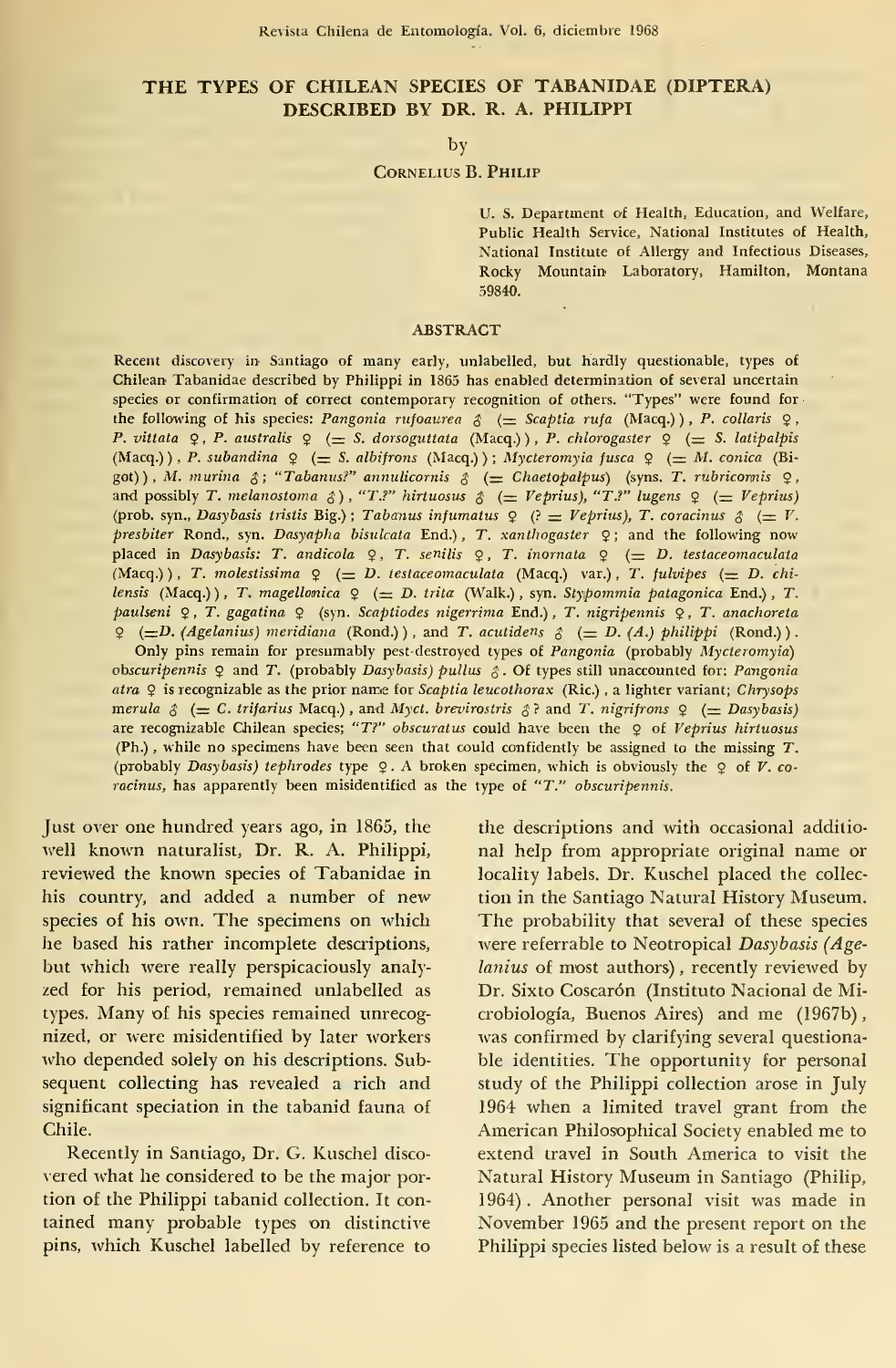studies. Reference to Philippi's "original des cription" in text below is abbreviated "od", and British Museum (Natural History) , "bm (nh)".

Chrysops merula. No type  $\delta$  was located but several more recent specimens ín the co llection reveal that C. merula represents the dark male to be associated with the more yellowish female of the earlier described C. trifarius Macquart, the only deerfly recorded in Chile. Dichromatic species with dark males are well-known in the genus. Males of this species are predominantly black including ap pendages, and with narrow yellow bands on the incisures of the abdomen expanded to margin wide bigeminate basal black tergal bands. Outer hyaline areas of the wings are the same as in a female which <sup>I</sup> previously found to be in agreement with Macquart's type 9 in París, but the basal cells in males are more infuscated and with reduced, subapical hyaline streaks. A male from "Lag. Malleco, 1100 meters 24.i.46" (small lake in Province Malleco) was identified by Kuschel as C. merula Ph. The type was from near Llico in Colchagua Province. This synonymy was not recognized by Krober (1930b) , possibly because he discussed *C. merula* " २ ".

Pangonia rufoaurea  $($  Scaptia rufa  $(Macq.)$ ). Syntype  $\delta$  on original white pin has no label other than Kuschel's type label; stated to be from Valparaíso in December in od. The syntype 9 was also seen with Philippi label "P. aureorufa Ph." and a small label "Colchg.", also mentioned in the od, but the listed Valparaiso 9 is missing. The dorsal hairs of the  $9$  are much yellower than in the type  $\delta$ . In spite of the fact that neither Fairchild (1956) nor I found the type of Pangonia rufa in the Macquart collections in Europe, similarities in size and other characters amply justify Krober's (1934) synonymy of P. rufoaurea. Since no specimens have come from Perú, it appears probable that Macquart's early type was sent from Lima but collected farther south.

Fairchild (1966b) discovered that the type in Vienna of Melpia pallida Krober, also from Chile, really belongs in Scaptia. However, the body and appendages, though badly worn, are predominantly reddishbrown, and the species is thus not to be confused with S. rufa above. S. pallida is not applicable to other of Philippi's species nor to other material seen in the Santiago collection, and no additional speci mens have been seen.

P. collaris. Type 9 from Valdivia Province. No labels except Kuschel's. Like rufoaurea, this distinctive species has been correctly identified in later literature and is also assigned to Scaptia. The palps reach beyond bases of the flagellums in the type.

P. vittata  $( = Scaptia)$ . Type  $\varphi$  originally from Paulsen's collection without locality. No labels except Kuschel's. It has obviously beco me more yellowish with storage than the green referred to in the od, or than a fresh  $9$  in my collection from Peñalolén, Chile, which otherwise agrees in small size, shape of snout, narrow palpi, and narrow, broken, midab dominal black line. Black on tergite <sup>1</sup> is not broader than the scutellum. Frontal índex of type is 1:2.2.

P. australis. Also a Scaptia. Type  $9$  from between Clanquihue (sic) and Nahuelhuapi, but with no labels except Kuschel's. Frontal index is 1:2.0. The palpi are short, broad, and not attenuated apically. In series, there is considerable variation in paipai shape. The mi dabdominal band is narrowly discontinuous at the incisures which appearance is often ac centuated by wear. Krober (1930a) redescri bed both sexes and labelled his male in bm (nh) as "type" which he obviously considered the equivalent of allotype. No significant dif ference that could not be ascribed to variation in series of australis was revealed by comparison with my homotype of S. dorsoguttata (Macq.) . Thus, australis becomes a synonym in my opinion. Fairchild (1966a), however, has raised some doubts about this and has lis ted other more recently described species in synonymy of australis.

S. dorsoguttata is related to S. vittata above, but averages larger, and though variable, has broader, more gradually divergent front below, shorter snout, and palpi and abdominal bands usually broader. The general color is darker, including apical annuli and femoral bases.

P. chlorogaster  $($  Scaptia latipalpis (Macq.)). Type 9. In addition to Kuschel's there is a small label in Philippi's handwriting,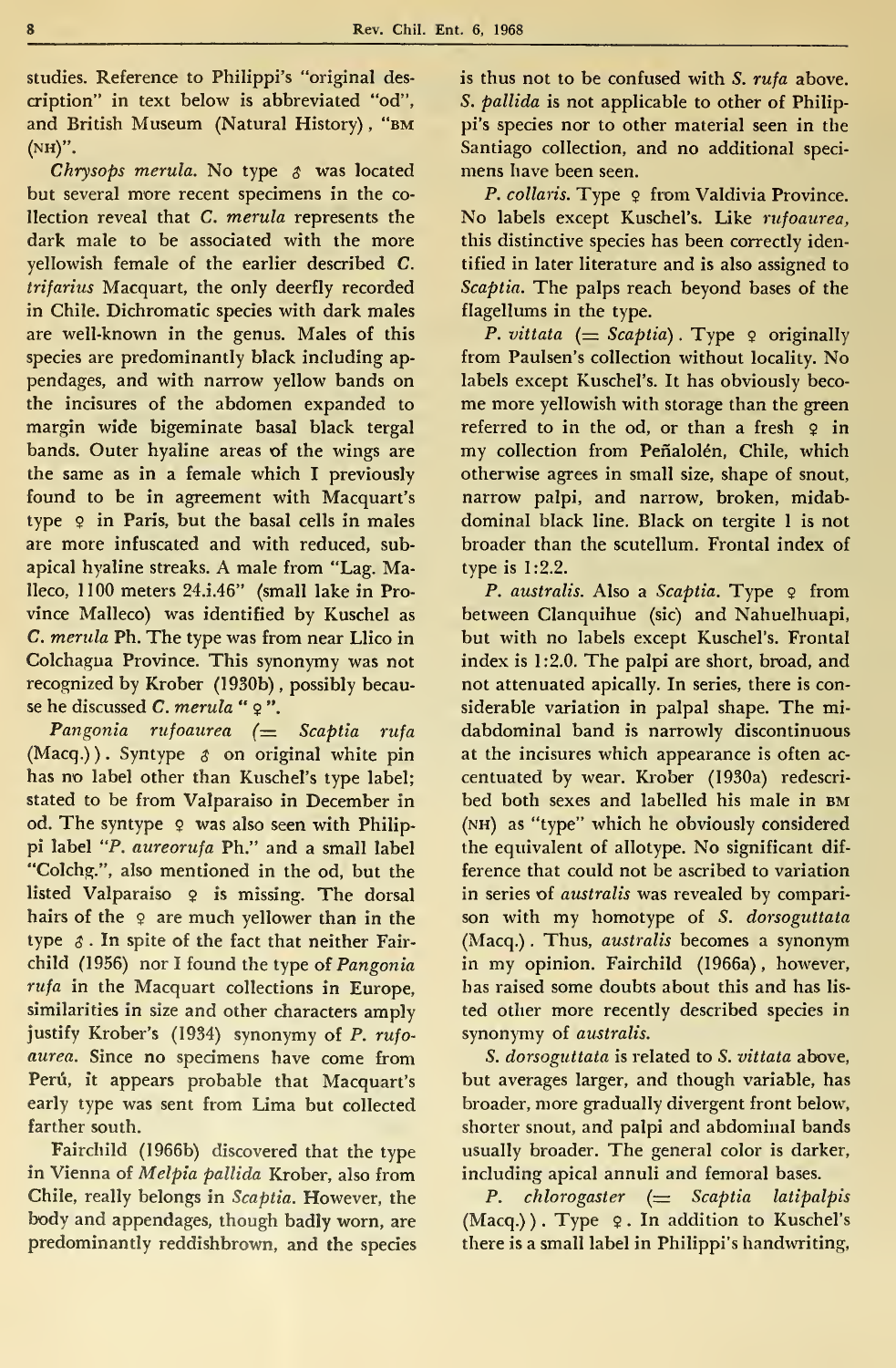"Valdivia", as listed in the od. The type is in good condition except for missing flagellums, and agrees with my specimen compared with Macquart's type of  $P$ . (= Scaptia) latipalpis, confirming Krober's (1934) synonymy.

P. subandina  $($  = Scaptia albifrons (Macq.)). Type 2 has no labels other than Kuschel's but is stated to be from a valley in the Santiago Andes and has open cells  $R<sub>5</sub>$  as in the od. I have a female also from Santiago Prov. with white vestiture, which otherwise agrees closely with the type and od except that the beard of the type is buff, and thus does not agree with the described "Gesicht schwarz behaart". Krober (op. cit.) correctly synony mized this with S. albifrons (Macq.) though he had earlier related it to his Parosca oliva ceiventris. Philippi had also noted relation ship to the former but differentiated subandi  $na$  by the open cell  $\mathbf{R}_5$ . However, this character is exceptionally variable among specimens that appear to be conspecific; the cells are wide open in my homotype of subandina, but closed and petiolate in my homotype of albifrons, while in another, taken at the same time, these cells are just closed at the margin on one side and narrowly open on the other as noted by Krober for a specimen in  $BM(NH)$ . The color of the vestiture and legs, as well as the shapes of palpi, are also variable. Until adequate se ries become available to reveal possible consistent variation, S. subandina can be retained as a synonym of S. albifrons.

There are 7 syntypes of S. albithorax (Macq.) also from Chile in París Museum of which only 3 agree with the od and differ from albifrons in narrower fronts, shorter proboscides and black abdomens with yellow-haired incisural bands only on the sixth tergites. One of the 3 with the describer's name label has been labelled as lectotype to insure systematic perpetuation of these differences.

P. atra  $(=$  Fidena). A black female from the Andes of Santiago Province was originally described with closed cell  $R_5$  and basal third of middle and entire hind tibiae outwardly white-haired. A fragmentary, unlabelled, pest damaged specimen represented by parts of thorax and legs, one wing, and 2 basal tergites has been identified by Kuschel as remains of the type, probably on basis of the closed cell

 $\mathbf{R}_5$ . However, this cannot be the type because of entirely black-haired tibiae and notum, which, with the long-petiolate, closed cell  $R_{5}$ , reveals the remains to represent a specimen of Fidena morio Wulp. I have a specimen of the latter from Chile which agrees with these fragments.

On the other hand, the od (for which no acceptable specimen was found) obviously agrees with the dark form of, and preoccupies, Scaptia leucothorax (Ricardo) , series of which have the palé tibial vestiture described by Philippi, but also varying amounts of palé hairs on the notums and cells  $R_5$  narrowed or closed only at the wing margins, not petiolate as in morio. Ricardo's later name could be retained for a contrasting paler variety, though complete intergradation with dark S. atra is observed in series. <sup>I</sup> have a female from Vicuña, Coquimbo Province, Chile, which possesses the described ash-gray front, and almost entirely pale-haired hind tibiae and occiput, but cells R<sub>5</sub> are only narrowed, not closed, at the wing margins; the vestiture of the notum is mixed palé yellow and black.

Chaetopalpus Philippi. <sup>I</sup> pointed out (1960, p. 71) the doubt about the validity of this ge neric ñame used by Philippi in a peculiar provisional manner in discussion of  $T$ .? annulicornis Ph.", since the describer changed his mind about actually assigning to it this, the only associated species. However, the genus was certainly validated by Borgmeier (1933) when he stated unequivocally the type to be Tabanus annulicornis Phil., 1865. The genus is therefore to be credited to Borgmeier. A previously unnoticed character in this whole group is a deep median sulcus which divides tergite <sup>1</sup> behind the scutellum.

Recent discovery of the type of the long misidentified Veprius presbiter Rond. had convinced me (1965) that Chaetopalpus was a synonym of Veprius, but variation in the flagellar structure of accumulating material requires review of this opinion. Based on this former misidentification and on structural and genitalic characters, Mackerras (1955b) had placed Veprius as a subgenus of Meso myia in the subfamily Chrysopinae, though the genus is now correctly to be reassigned to the subfamily Pangoniinae in spite of the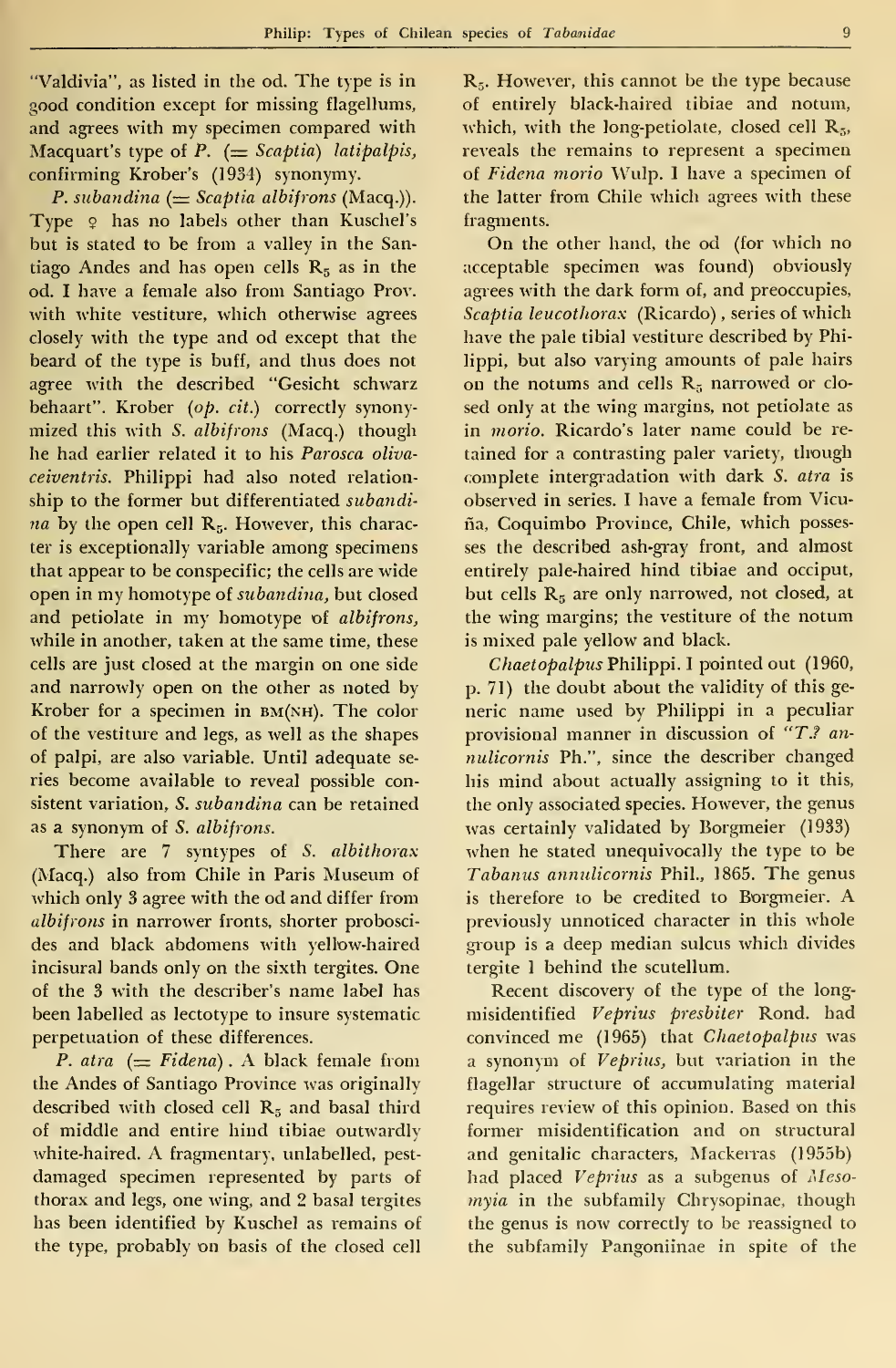usually 5-annulate, chrysopinelike antennal flagellums.

" $T$ ?" annulicornis  $($  = Chaetopalpus). Type  $\delta$ ; intact. No labels other than Kuschel's, but stated to be from "Illapellino". Since neither of the two apparent synonyms below were originally associated with the genus, this is here selected as the valid specific name, though T. melanostoma has page priority. <sup>I</sup> have a male in agreement with annulicornis, the genitalia of which were dissected and figured by Mackerras (1955a) . <sup>I</sup> have not observed pseudoannulations in the disc-like plates of this species similar to those seen in accumulating material of V. coracinus below.

T. rubricornis  $(= C.$  annulicornis). Type <sup>9</sup> ; intact. No labels other than Kuschel's; originally stated to be in collection of Paulsen without locality. Front moderately divergent below, index 1:2.3. Two  $\varphi$ 's from Chile in close agreement have the same peculiar, paired, small shiny brown spots observed at the juneture of the front and subcallus, as also mentioned in the od. Though Philippi described this species as with darker body and wings than  $V$ . annulicornis, the  $9$  of which he suggested this might be, comparison of the types reveals that the differences are not as marked as implied. He was obviously right in such suspected association; despite the name, the flagellar plate is brighter red in the  $\delta$ . Krober (1934) had placed this in Veprius.

T. melanostoma  $(?) = C$ . annulicornis). Type  $\delta$  from the vicinity of Santiago; intact. No labels other than Kuschel's. At first, <sup>I</sup> conside red this to be a melanistic variant of annulicor $nis$  in which the body, appendages and vestiture are darkened, but the less heavily brown margined wing veins and reduced stigmas raise a doubt pending study of more specimens. If this is the correct type, there are minor diffe rences from the od. Length is a little shorter  $(8.5 \text{ mm. rather than } \degree 5\frac{1}{2} \text{ lin."}$  in the od), and the vestiture of face, palpi and proboscis have enough intermixed palé and brown hairs to not give a conspicuously black appearance, contrary to the name; short eye hairs are pale, not black. and scapes are gray with black hairs. The abdomen is more brownish than black, and incisural bands on sternites are very in conspicuous. <sup>I</sup> have seen 2 males from Papu-

do, Aconcagua, with typical annulicornis-like wings, in which the black of the foregoing parts is more intensified. More material is needed to decide if this form should be treat ed as a synonym, variety, or distinct species. This was referred to by Fraga (1937) as  $Sty$ pommia "melanosloma" (lapsus)

The squamae of both sexes of this complex are peculiarly pallid, and the wing veins heavily brown-margined. Notal lines are varyingly distinct, often obscured by poor preservation.

"T." coracinus  $($  Veprius presbiter Rond.) . Type  $\delta$ . No labels other than Kuschel's, but stated to be from Santiago. Intact, 11.5 mm. <sup>I</sup> have <sup>a</sup> male also from Santiago which not only agrees with this but also with the type of the prior V. presbiter Rond. (Philip, 1965), though the latter lacks flagellums. <sup>I</sup> also found that the type of Dasyapha bisul cata End. on loan from Berlín Museum is the female of this species, which reduces both the genus and species to synonymy under  $V$ . presbiter (see also Fairchild, 1966a) . Krober (1934) had placed Dasyapha as a synonym of  $Chaetoplous.$  Though I (1960, p. 71) accepted coracinus as congeneric with Chaetopal pus annulicornis Phil., where Krober had pla ced it, I have since seen an occasional specimen in which pseudoannulations on the basal "plate" are evident in certain lights which could cause confusion with Veprius End. (see hirtuosus below) thus suggesting that differences in these genera may be subject to review as ade quate material becomes available. <sup>I</sup> have seen females with variable frontal indexes of 1:1.7 to 1.9, and as small as <sup>9</sup> mm. The fronts are divergent below and peculiarly depressed mesally.

Other specimens, which were at one time thought to be variants, but which possess dis tinctive features, will be described elsewhere. "T." obscuripennis  $(2 = Veprius)$ . Type  $9$ not located, originally in collection of Paulsen. A small, dark, headless specimen, wit hout labels other than Kuschel's "type" label, is obviously V. coracinus and cannot be the true type. Contrary to the od, the thorax of this specimen lacks ornamentation, the wings are uniformly fumóse without "Punktaugen", and it is doubtful if the antennae, originally on the missing head, had brown basal seg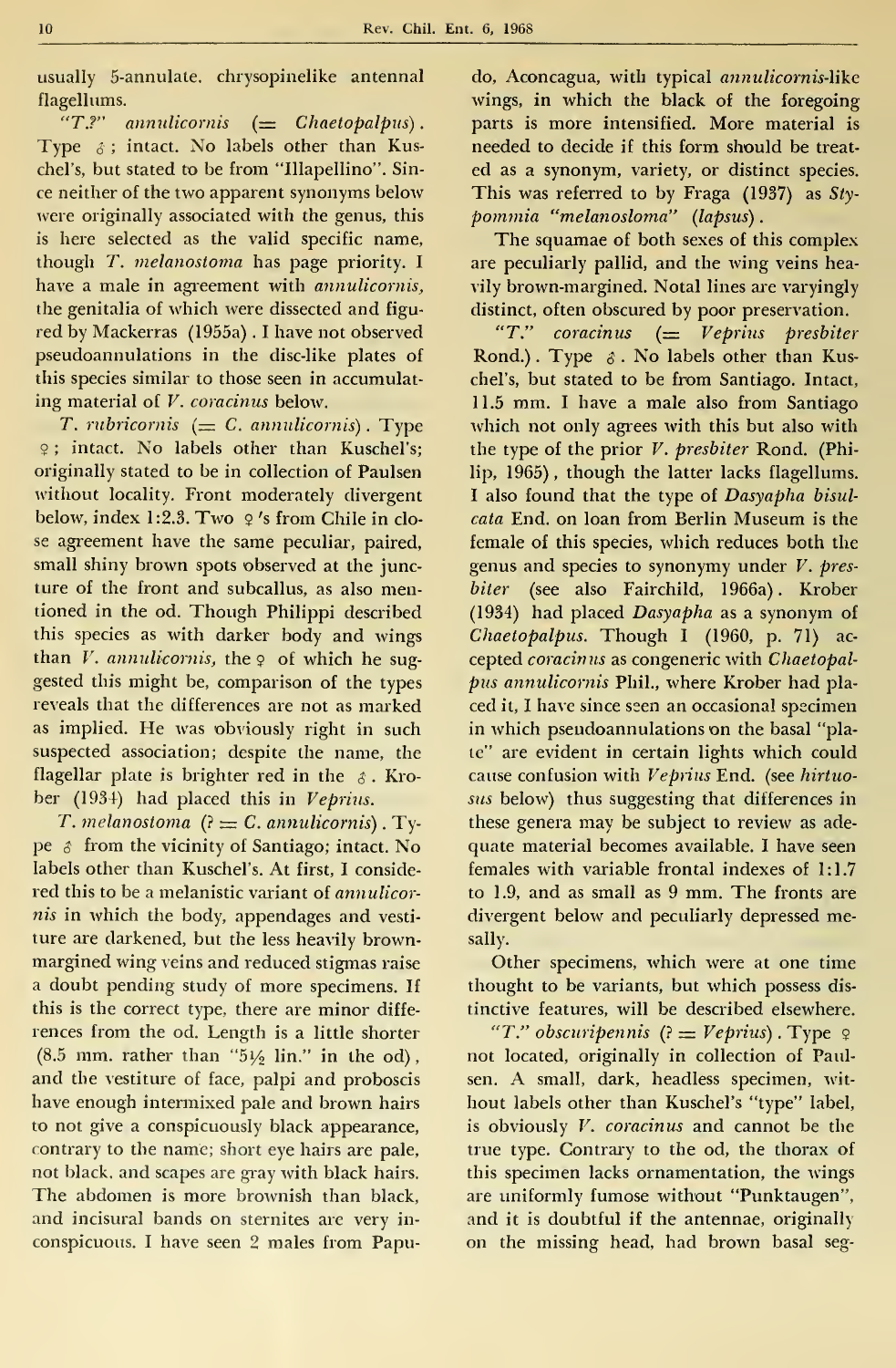ments or the cheeks were gray. No Chilean specimens have been seen with the characters described including a bare black spot beneath the antennae. The antennae were likened to Pangonia and relationship to Veprius is thus assumed (but it should be noted that the fla gellums were missing in Philippi's Pangonia obscuripennis, which should not be confused here).

"T." infumatus  $(2 = Veprius)$ . Type  $\delta$ from central provinces without labels other than Kuschel's. Intact, though abdomen partly greased. As was described, the antennal flagel lums are missing, though otherwise structurally this appears congeneric with  $V$ . hirtuosa (Phil.) discussed below. However, it is darker overall including vestiture, while scapes and pedicels are more swollen and with long black hairs. Though the long pile on cheeks, palpi and abdomen is described as black, it is more generally dark brown, as are the legs and their vestiture, as well as the hairs on the eyes. No tum and scutellum subshiny black. The wings are but little more yellow-tinted than in the following.

<sup>I</sup> have seen no other specimens of either sex. Precise generic assignment will depend on stu dy of antennal structure of intact specimens.

"T. ?" hirtuosus  $($  type species of Proto $dasyapha$  End.  $\equiv Veprius$ ). Syntypes "zwei Mánnchen" from Santiago, of which one re maining was considered type by Kuschel, pro bably correctly, as it is in good agreement with the od and carries a label in the describer's handwriting "T. ? hirtus Ph." (note that Philippi used "hirtus" in print in comparing the size of T. nigrifrons with this). The other syntype appears to have been contemporarily and mistakenly assigned to obscuratus below. A & from Renaico, Malleco Prov., Chile, in close agreement with the  $V$ . hirtuosa type, was found not to agree with the type in BM (NH) of "Dasybasis" tristis Bigot.

The basal flagellar annuli of V. hirtuosa are evident only on careful examination. Accumulation of additional specimens since Mackerras (1955a) discussed the 2 sexes of  $V.$  coracinus (as Chaetopalpus) , based on material supplied by me, makes it now evident that the male of which he figured the genitalia was actually hirtuosus with more reddish legs and paler

vestiture. His female, on the other hand, was correct as coracinus  $(= V. \text{}$  presbiter) though occasional specimens may have the flagellums less swollen basally. He had differentiated Chaetopalpus from Protodasyapha "chiefly in the subulate. 8-annulate, 3rd antennae seg ment" of the latter.

Syn. "T. ?" obscuratus  $(=$  ? Veprius hirtuosa (Ph.)). Syntypes "zwei ♀" from Santiago. ⊥ Not located on recent search by me. A  $\delta$  on an original white pin but without labels was considered as a type by Kuschel, but is the wrong sex and probably represents the second syntype of hirtuosus above. Philippi called at tention to the cióse relation of the 2 species from the same locality, and the reassignment by Krober (1930b, 1934) appears correct when he reviewed 3 species under Protodasyapha  $(= Veprius)$ . Contrary to the od, 2 females from Santiago Prov., which I consider as obscuratus, have mixed brown and palé hairs on the lower cheeks. If these are correctly assigned, it is strange that the distinctive, wide, diver gent front with narrow, transverse black callosity was not mentioned in the od. As in the type of hirtuosus, the legs are more reddish than in related species.

"T. ?" lugens (=  $Veprius$ ). Type  $\varphi$  from near Santiago, nearly destroyed by museum pests; only the notum, mid-pair of legs and wings remain on the pin. Original reference to the "stirn" determines the sex. <sup>I</sup> have a male from Termas de Cauquenes?, Maule Prov., Chile, which matches both the remains and im portant features of the description, particularly the slender Pangonia-like antennae with basal segments yellowish and other appendages black, evenly fumóse wings without intensification on the cross veins, and a pair of faint gray, incomplete notal lines. Upper facets of male eyes gradually enlarged, densely brown hirsute; postocular rim gray, swollen below at juncture with cheeks and tapered out before the vertex. Palpi tapered, nearly as long as proboscis and subshiny black with dense concolorous hairs.

I have not seen the female, but the slender, elongate palé antennal scapes and black dis tinctly subulate flagellums are distinctive in this black species.

I believe that Dasybasis tristis Big. is a sy-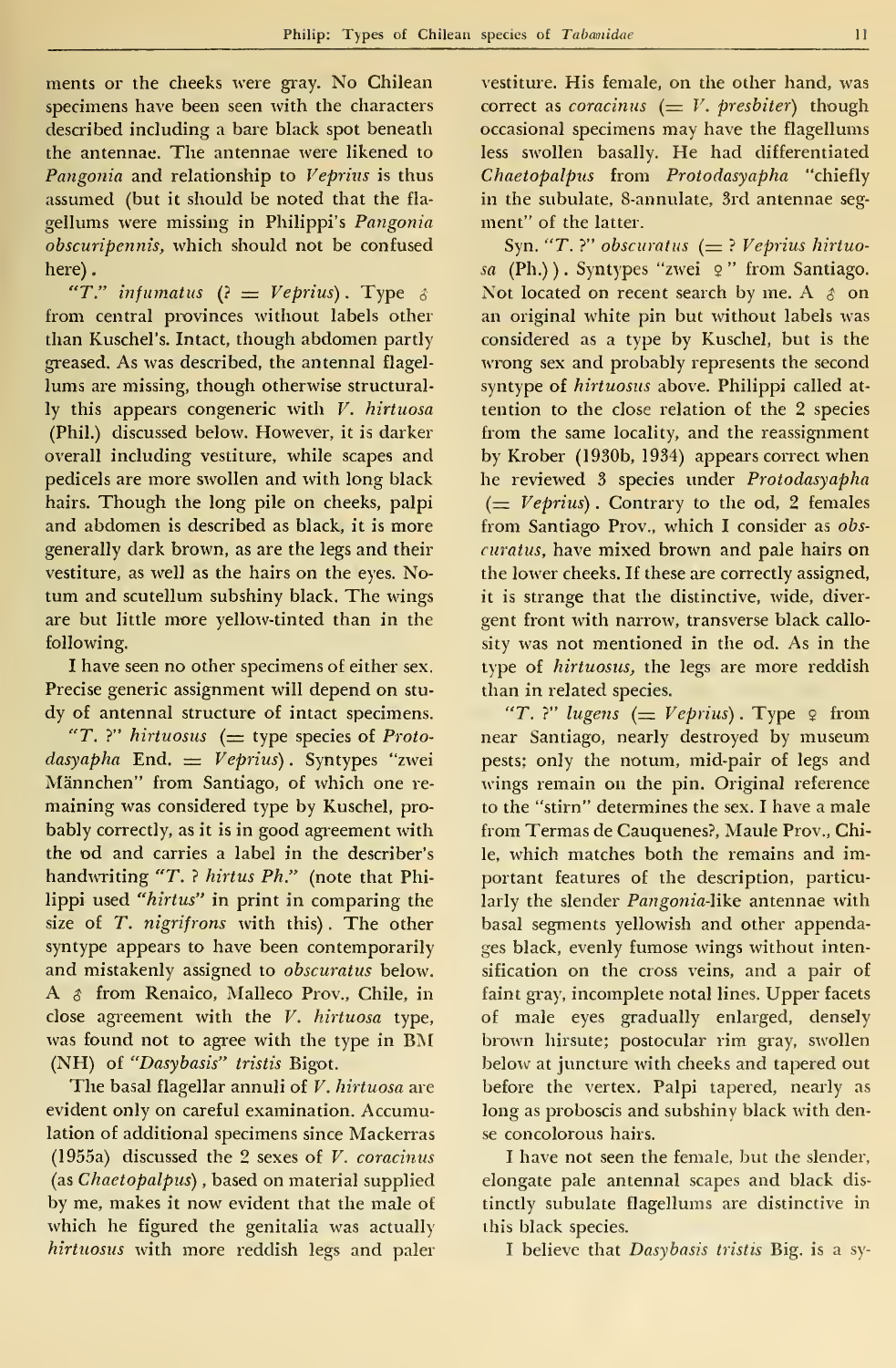nonym. It also has the distinctive palé slender scape and pedicel with black hairy body. However, the type  $\delta$  from Chile in BM (NH) has dull reddish sides on tergite 2 which are evi dent but reduced on only one of 2 males from Chile that Mr. H. Oldroyd compared for me with the type of *tristis* and declared to be close.

Pangonia obscuripennis. If Kuschel is cor rect, the original pin of the type  $9$  (the "Stirne" was described) , without label and from unstated locality, was located with the speci men completely destroyed. Important features of the description appear to bear out Krober's (1930b) assignment to Mycteromyia: about 14 mm., eyes bare, proboscis nearly as long as head and thorax together, palpi unusually thin and hairy, hairs of head and thoracic lines prominent, wings with prominent clouds, and a basally reddish, caudally dark abdo men with small, palé middorsal triangles. Krober suggested relationship to his M. edwardsi, which is a smaller and darker species, however. <sup>I</sup> have not certainly recognized obscuri pennis among a considerable series of Chilean Mycteromyia studied; it is strange that Philippi did not recognize the relationship to the genus he described for other species below, unless possibly he proposed it subsequent to his study of obscuripennis, and thus might have overlooked reference to closed cells  $R_5$ here.

Mycteromyia fusca. Type  $9$  from Colchagua Province; unlabelled other than by Kuschel. Intact. My homotype of the prior M. conica (Big.) is also in close agreement with this, confirming my previous opinión (1958) that Philippi had strangely misidentified Bigot's species in spite of the marked disparity in sizes. The smaller M. conica Philippi, not Bigot, was redescribed by me as M. philippii. A peculiarity of the genus not mentioned by Philippi is the free articulation basally of the long proboscis, as in Old World Philoliche. Mackerras (1955a) figured the genitalia of this species.

"M." brevirostris. No type was located by Kuschel or during my recent search. Originally from Valdivia. The large size ("8 lines") suggests a  $\varphi$  though sex in this genus cannot be determined by descriptions alone since males are also dichoptic. The proboscis is shorter than the notum, and the generally pallid red coloration without prominent abdominal pattern is characteristic of this robust species. <sup>I</sup> have a female labelled "Chili", which supports distinctness of the species and confirms Krober's (1930b) redescription.

"M." murina. Type  $\delta$  from vicinity of Santiago without labels other than Kuschel's. Intact except for minor pest damage to body. The proboscis is folded beneath the thorax to reach just beyond hind coxae. This differs from my more grayish homotype  $\phi$  of M. cinerascens Bigot in BM (NH) in having dark brown beard, chest hairs and femora; anten nae not markedly shorter than palpi, and vi sible cerci rounded and coarsely black-haired, not pointed apically as in cinerascens; snout about same length as in the latter but thicker at the base, dull brown without darker late ral bands seen in some species, and a little longer than the horizontal diameter of the eyes from side view. Palpi and antennae subequal in length (in cinerascens, palpi are longer than antennae) . The abdomen, including the venter, is dull black, the middorsal palé triangles forming a continuous line.

T. nigripennis  $(=$  Dasybasis subgen. Nubiloides, described by Coscarón and Philip, 1967a, b). Type  $9$  with no labels other than Kuschel's; stated to be from Prov. Aconcagua. Intact, and agrees with my  $9$  from west of Angol. This distinctive black species has been correctly identified in contemporary literature. The combination of strongly hooked anten nae and lack of frontal callosity, plus the black wings with paler cells, is unique in the Neotropical fauna. The basicostas are bare as in Dasychela species, which, however, have clavate frontal keels and wings with different fumosity.

 $T.$  gagatinus ( $=$  Dasybasis subgen. Scaptio $des$ ) (see Coscarón and Philip, 1967a, b). Type 9 from Valdivia; intact except antennae broken. No labels other than Kuschel's. <sup>I</sup> have a specimen from Cerros de Nahuelbuta, Angol, Chile, which agrees closely with the type and od. The small size and subshiny, enameled black body and head are distinctive in the fauna. Scaptiodes nigerrima End. appears to be a synonym though the subcallus of the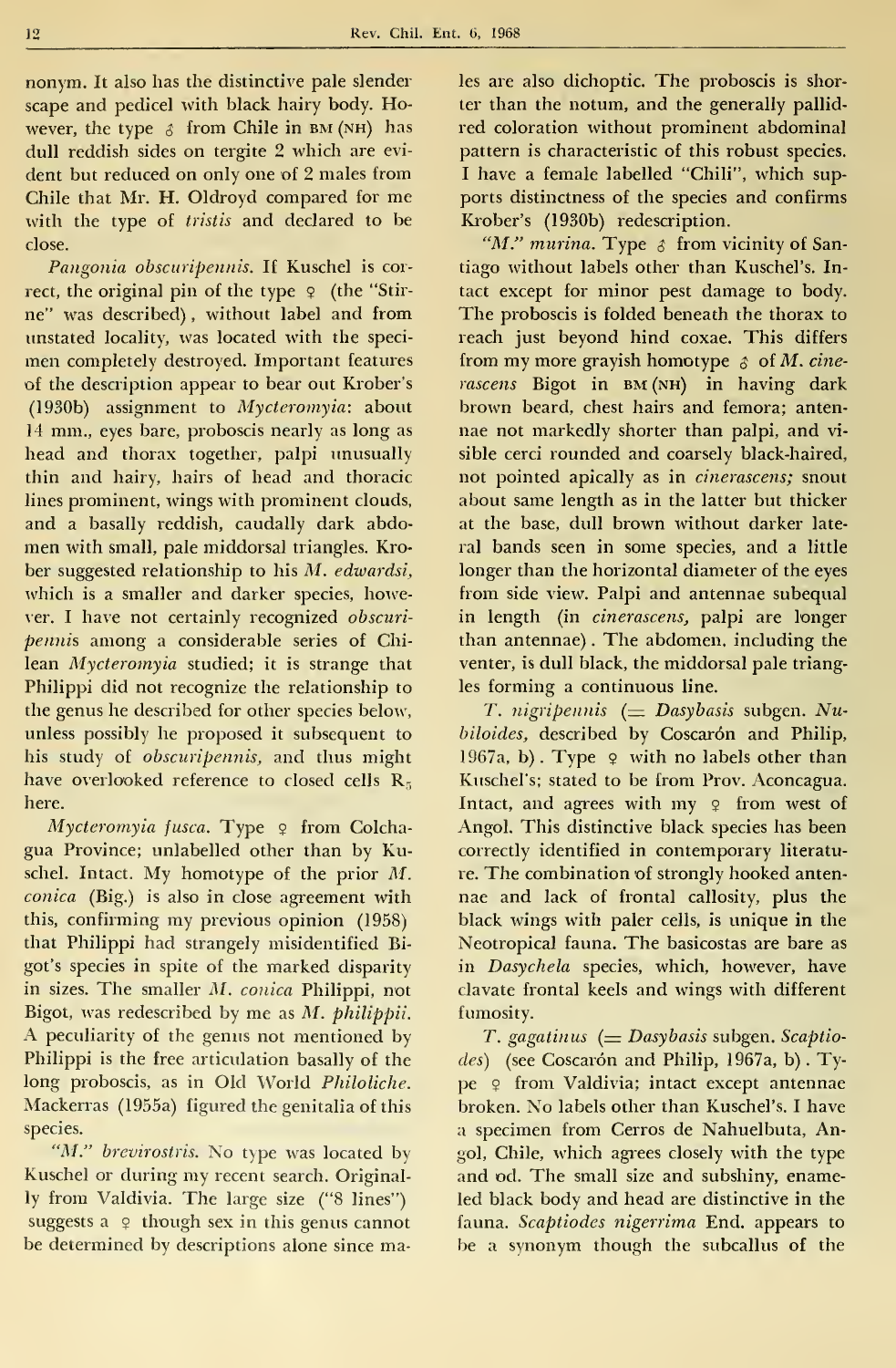type (seen on loan) appears to be somewhat dulled by soiling, and the costal cells are more yellow-tinted. In a series of 9 témales from various localities, only one from Rancagua, Cordillera, central Chile, shows some encro achment of sooty pollen onto the subcallus in certain lights. Krober (1934) wrongly assign ed this to the Nearctic genus Dasyommia  $(= Hybomitra)$ .

T. anachoretus  $(=$  Dasybasis subg. Agelanius meridiana (Rond.)). Type  $9$  probably from Valdivia, labelled by Kuschel, and in ad dition "Tabanus anachoreta" apparently in the describer's handwriting plus a printed la bel "Chili Central, 1852-1938. Germain Co". Intact except antennae broken. <sup>I</sup> have a spe cimen from Río Bueno, Valdivia, Chile, which agrees closely with the type and od. and also with the type (seen on loan in 1954) of  $Age$ lanius meridianus Rond. described two years earlier from a Chilean specimen supplied by Philippi. The synonymy was not suspected until recent study of Rondani's type (Philip,  $1965$ ).

This is the type species of Agelanius. Stone (1944) considered this genus synonymous with the Australian Dasybasis, which opinion has since been accepted by many authors including the writer. However, Coscarón and Philip (1967a, b) recognized Agelanius as a subgenus of Dasybasis for a distinctive element in the Neotropical fauna.

 $T.$  acutidens  $($  = Dasybasis subg. Agelanius  $philippi$  (Rond.)). Type  $\delta$  carries Philippi's handwritten label "T. acutidens Ph." and a printed one "Valdivia" (in agreement with the od) , plus Kuschel's type label. Intact ex cept for missing flagellums and a pest-hole in the chest. Kuschel believed this to be the male of the preceding species, but present availability of both sexes of both species has proved their distinctness. Though the flagellums are unfortunately broken, discovery of this type permitted separation of related forms by Cos carón and Philip (1967b).

T. andicola  $(=$  Dasybasis). Type  $\varphi$  from the Andes in Santiago Province but without labels other than Kuschel's. Intact, 14.5 mm., frontal index 1:1.8. Though not previously recognized, this is not uncommon in central Chile and west central Argentina. It resembles a large dark form of the common D. testacco maculatus but has wider fronts. Agelanins ve nustulus Krb. was shown to be a synonym by Coscarón and Philip (1967b).

T. nigrifrons  $(=$  Dasybasis). No type was found on recent search by me; stated to be from between Todos los Santos reservoir and Nahuelhuapi. The description of this smallest of the Dasybasis species is clear and as signable to a naturally dark-fronted form of which very few specimens are available. Characteristic of the species are: length about 8 mm., front twice taller than wide, dorsum blue-black contrasting to a palé venter, and wings clear without spur veins. The species was redescribed by Coscarón and Philip  $(1967b)$ .

T. pullus  $(= ?$  Dasybasis). Type  $\delta$  from unknown locality has not been located on re cent search but is now thought to be repre sented by a bare pin. Coscarón and I  $(1967b)$ were unable to associate the briefly-described characters with any form seen by us. Miscella neous males are often difficult to assign to species in Dasybasis sens. str.

 $T.$  magellanicus ( $=$  Dasybasis trita (Walk.)). Type  $\varphi$  from the Straits of Magellan without labels other than Kuschel's. Intact but slightly moldy. When compared to my topohomotype of D. trita (Walk.) , no signi ficant differences were found. Another syno nym is Stypommia patagónica End., the type species, which relegates Stypommia to syno nymy under Dasybasis sens str. Coscarón and Philip, 1967b).

T. paulseni  $(=$  Dasybasis subgen. Agelanius) (Coscarón and Philip, 1967b). Type <sup>9</sup> from unknown locality with no labels other than Kuschel's. Pest damage has resul ted in loss of the flagellums and palps and in a hole in the side of the thorax, but it is readily recognizable as what Krober (1930b) misidentified as Agelanius tephrodes (Ph.). The abdominal pattern of large contrasting palé integumental triangles was aptly compared by Philippi with his anachoreta  $(= me$ ridiana) from which it is quickly separated by the large, quadrate frontal callosity. Archiplatius trianguliferus End. is a synonym.

T. tephrodes  $(= ?$  Dasybasis). Type  $9$ ("Stirne" mentioned in od) from vicinity of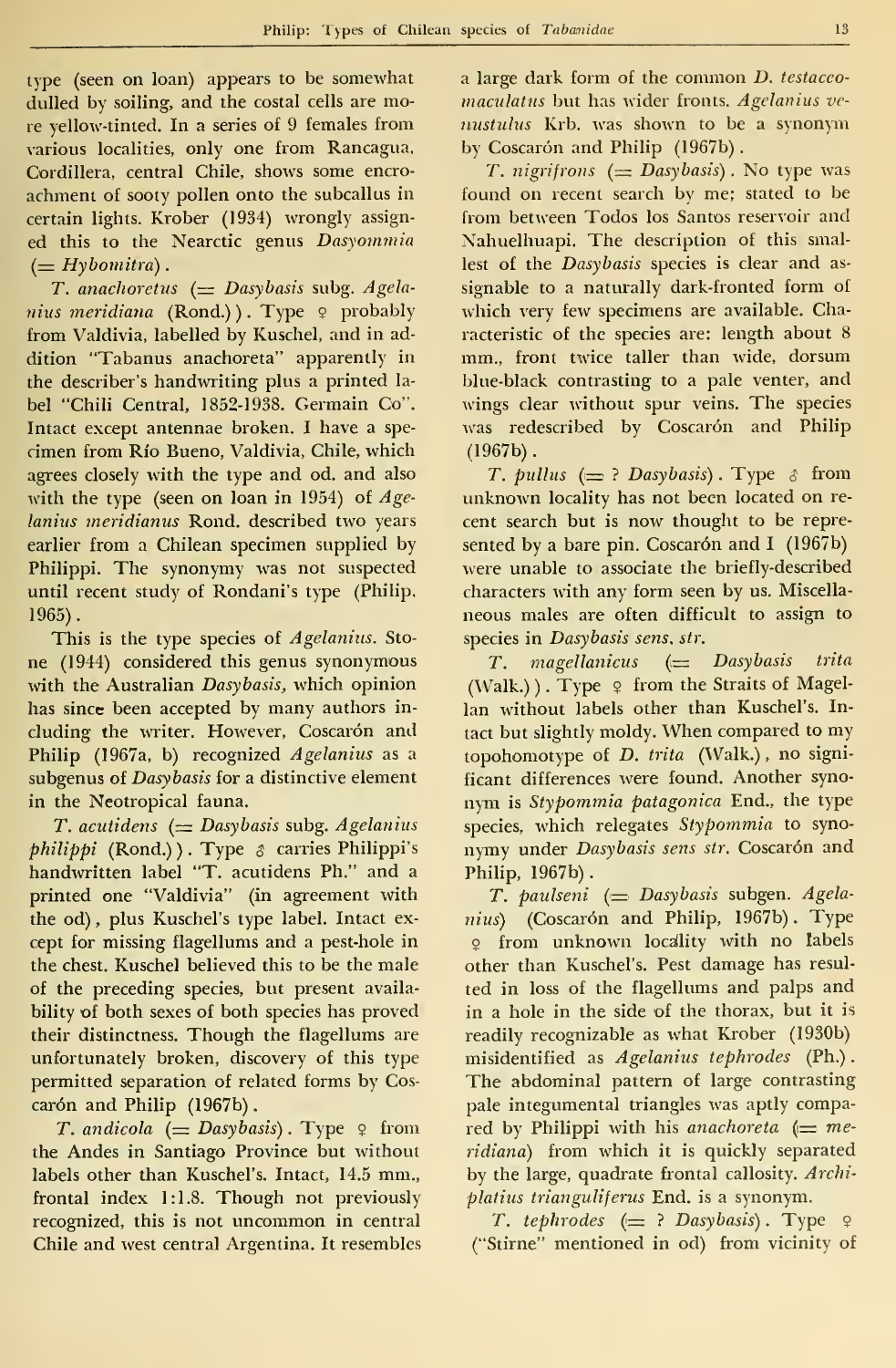Rev. Chil. Ent. 6, 1968

Santiago; not found on recent search by me. A  $\phi$  on heavy white pin is mistakenly labelled by Kuschel as type; no other labels. The only other types seen on similar heavy white pins were those of collaris, chlorogaster and acutidens; most others were on a peculiar slender type of white pin. Philippi's statement that the species occurs in the vicinity of Santiago but not Valdivia would suggest the species was familiar locally, but Coscarón and I (1967b) were unable to recognize any known form by the characters described, even with the help of his comparison of the abdomen of his melanostoma to this and obscuratus.

 $T.$  molestissimus  $(=$  Dasybasis testaceomaculata var.). Type 9 with Philippi's hand-¡written labels "San Juan" and "T. molestissimus Ph.", plus Kuschel's type label; stated to be common in Valdivia Province. Intact though worn. Coscarón and Philip (1967b) treated this as a variety of D. testaceomaculata (Macq.) with short stout palpi and rela tively narrow fronts, of which many specimens are available. Complete intergradation, however, occurs with the typical form. T. apoecilis Schin. is a synonym of this variety (see senilis below).

T. inornatus. Type  $9$  from Andes in Santiago Province with no labels other than Kuschel's. Intact. This proved to be one of several synonyms of D. testaceomaculata (Macq.).

 $T.$  fulvipes  $(=$  Dasybasis chilensis  $(Macq.)$ ). Type  $9$  from the vicinity of Illapel with no labels other than Kuschel's. Intact. My homotype of both T. pachnodes Schin. and T. chilensis Macq. agreed closely with the above type. The wide front and callosity, and trivittate abdomen with rounded sublateral spots are distinctive of this rather common species.

T. senilis  $(=$  Dasybasis). Type  $\varphi$  without labels other than Kuschel's. Since the descri ber listed four localities in mid-Chile, he must have had several specimens originally. The type lacks some appendages and has minor pest damage but is distinctive and readily identifiable. Krober (1930b) misidentified this as T. apoecilis Schin. type of which I saw in Vienna in 1953.

T. xanthogaster. Type 2 ("Stirn" mentioned in od) from unknown locality, now headless; name-label in describer's hand in addition to Kuschel's. Characterization of the head in the od is unfortunately inadequate. The body now measures 11.5 mm., which with the missing head could equal the "7 lin." of the od. The species is correctly placed in Tabanus.

Subsequent to the study of this type, a re port on 3 related, undescríbed species was published (Philip, 1967) . A female of each was recently forwarded by Dr. Sixto Coscarón from the following localities in Chile: Tabanus penai, Tarapacá Prov., Cuya (no date), coll. Etcheverry; T. xerodes, same data but Azapa; and T. monotaxis, Antofagasta Prov., Calama, <sup>7</sup> Dec. 59. The last 2 thus provide confirmation, including distinctive eye patterns, of species previously known only by the holotypes. The flagellums of T. monotaxis (missing on the holotype) are black and very similar in shape to those of T. penai; the callosity is smaller, more pear-shaped, and the palpi and hind-tibial fringes entirely white-haired compared to the holotype. The hindtibial fringe of the above  $T$ . xerodes is likewise entirely palé, the flagellums distally black and the distinctive abdominal pattern which divided median line resembles that in the holotype.

Coenura Bigot. This genus was originally monotypic for C. longicauda Bigot from Chile, under which name Philippi (op. cit.) described and compared <sup>3</sup> other species which have since been transferred from Tabanidae to the family Pelecorhynchidae. Undoubted types of all 3, in various states of preservation, were also seen in Santiago Museum. The sex was unfortunately omitted in the descriptions but original labels are in the describer's handwriting on pertinent specimens. Mackerras and Fuller (1942) showed that South American species were congeneric and closely related to species of the prior Pelecorhynchus Macquart in Australia, for which they erected a separate family, Pelecorhynchidae. Stuardo O. (1946) used the latter genus but not the family in his catalog of Chilean Diptera. A Neotropical catalog of the family by me is in press (Fase. N? 27, Departamento de Zoología, Secretaria da Agricultura, Sao Paulo, Brasil)

C. xanthopleura Phil.  $(= Peleochynchus)$ .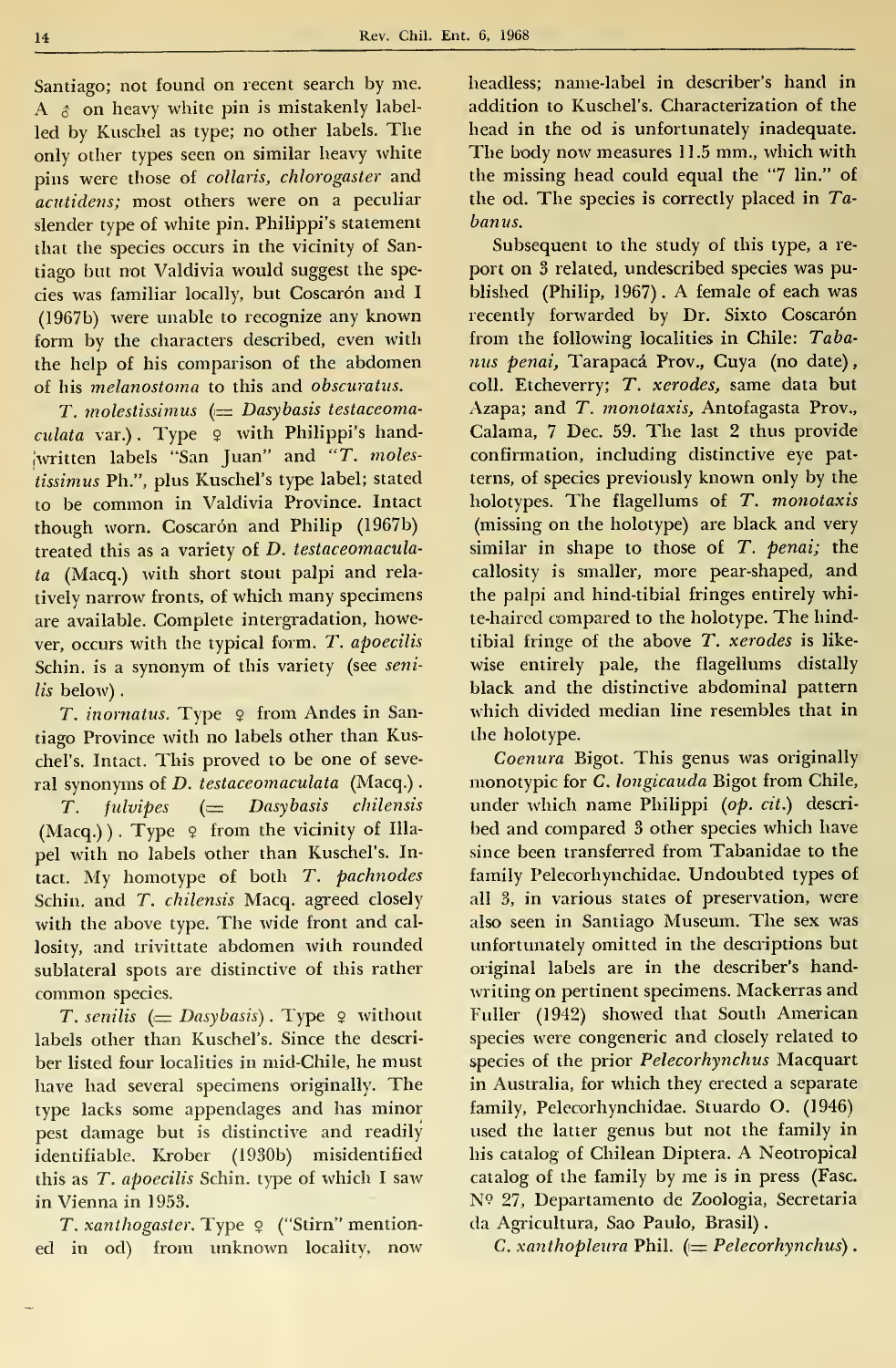Type  $9$  with labels "Coenura xanthopleura Ph" and number "h. 726". Intact except for minor pest damage to one side of abdominal segments 3 and 4. Ovipositor extruded as in P. longicauda, but pile yellow on beard and sides of thorax, and the lateral gray spots on tergites 2 to 4 smaller. Differs from the fol lowing by lack of yellow fringe on hind margin of the scutellum, and the wings more intensely orange-yellow.

C. elegans Phil.  $\left(=$  Pelecorhynchus). Type  $\delta$ , with original label "Coenura elegans Ph., Llico p. 670" and "Coenura Big."; only the head, minus flagellums, thorax, one fore and mid-leg each, and one damaged wing re main after pest attack. Beard and thoracic pile bright orange, which, in addition to difference in the abdominal pattern, probably convinced Philippi of distinctness of this specimen from biguttata below. I have a  $\delta$  from Renaico, Malleco Prov., which agreed with the remnants closely except pile on head and thorax is more yellowish.

Variation in color of the vestiture and size of the abdominal spots was obviously not ap parent to Krober (1930b) , when he differentiated P. albonotatus Schiner  $\beta$  from P. elegans  $\delta$ . I can detect no other critical difference in his adequate redescription of the type in Vienna Museum and agree with Mackerras and Fuller (op. cit.) that albonotatus is a synonym.

C. biguttata Phil.  $(= Peleochynchus)$ . Type, probably a  $\varphi$ , extensively pest-damaged, leaving only the notum, scutellum, wings and parts of pleura and first 2 tergites; with origi nal labels "Coenura biguttata Ph. Valdivia, p. 671". The lateral pile and wings are paler yellow than in the type of the preceding elegans. A recent  $\delta$  from Chiloé in the Santiago collection agreed with the description in having the atlas-gray abdominal spots confined to tergite 4, the only differentiating character from the preceding. In a considerable series of both sexes from various localities, these gray abdominal macules have varied in size, particularly dorsally, nearly to extinc tion on tergites <sup>2</sup> and 3. The type of P. dar  $wini$  Ric. in  $BM(NH)$  is intermediate with small spots on <sup>3</sup> but not on 2. The beards and thoracic pile have also varied from palé yellow to orange-rufous. Since the preceding is the commoner form with complete intergradation with this, <sup>I</sup> consider biguttatus to be only a variety of elegans, though the former has page priority, and darwini to be a synonym.

### ACKNOWLEDGMENTS

These studies would not have becn possible without the perspicacity of Dr. G. Kuschel of the Universidad de Chile, Santiago (before his transfer to New Zea land) in discovery of Philippi's mostly unlabelled specimens and the generous sharing of his information, as well as the subsequent cordial assistance of his colleague, Sr. Walter Hofmann, during my visits. The further placing of the collection at my disposal by Prof. V. Pérez d'Angelo, Museo de Historia Natural, and other courtesies provided by Dr. Hugo Schenone of the Faculty of Medical School, University of Chile, and by Luis E. Peña, now of the Agricultural Experi ment Station, University of Chile are also gratefully acknowledged. Many pertinent specimens were supplied by Drs. L. L. Pechuman of Cornell University and G. B. Fairchild of Gorgas Memorial Laboratory. Travel on both trips was accomplished during other work for Pan American Health organization, supple mented on the first trip by a grant from the American Philosophical Society (Philip, 1964) . Collaboration with Dr. Sixto Coscarón of the Argentinian Instituto Nacional de Microbiología has facilitated clarification of several of Philippi's important species herein assign ed to the holantarctic genus Dasybasis.

#### REFERENCES

- BORGMEIER, T. 1933. A proposito da nomenclatura dos Tabanidae da Região neotropica. Rev. Ent. 3: 286-303.
- Coscarón, S. and PHILIP, C. B. 1967a. Keys to the Neotropical species Dasybasis Macquart (Díptera. Tabanidae) . Segundas Jornadas Entomoepidemiológicas Argentinas, 1: 95-103.
- Coscarón, S. and PHILIP, C. B. 1967-b. Revisión del género Dasybasis Macquart en la región Neotropical (Diptera-Tabanidae). Rev. Mus. Arg. Cienc. Nat., Buenos Aires (Entomología) 2: 15-266.
- FAIRCHILD, G. B. 1956. Synonymical notes on Neotropical flies of the family Tabanidae (Díptera) . Smithsonian Misc. Coll., vol. 131, 38 pp.
- Fairchild, G. B. 1966a. Notes on Neotropical Tabanidae (Díptera) V. The species descríbed by G. Enderlein, J. Med. Ent. 3: 1-19.
- FAIRCHILD, G. B. 1966b. Notes on Neotropical Tabanidae. Ix. The species described by Otto Kröber. Stud. Entomológica 9: 329-384.
- Fraga G., A. 1937. Los géneros Veprius y Pseudomelpia de la sub-fam. Silviinac. Rev. Chil. Hist. Nat. •//.• 191-196.
- KRÖBER, O. 1930a. Die Tribus Pangoniini der neotropischen Región. Zool. Anz. S9: 213-228.